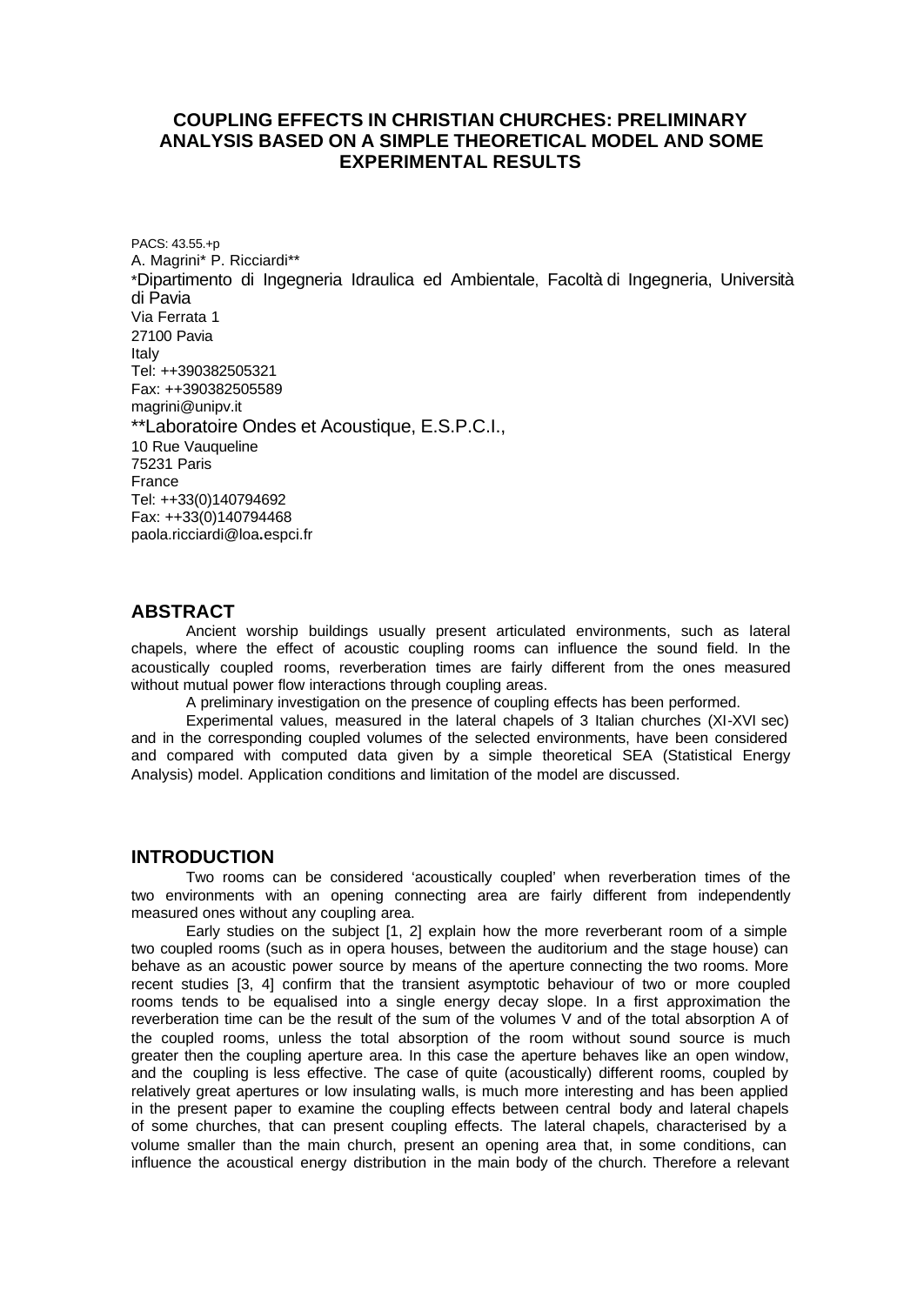application of the detection of "coupling phenomena" is represented by the possibility to modify the main acoustic field by closing or making more absorbent these lateral "coupled" chapels.

The study has been carried out on the basis of experimental results and by applying a SEA model suitable for acoustically coupled rooms, in order to verify the effect of coupling on the variation of acoustic field in the environment. The aim of this work is the application and validation of a SEA model in order to develop a useful tool to theoretically put in evidence the possibility of coupling effects, especially for the energy decay curve predictions (reverberation times).

# **THE SELECTED CHURCHES**

The present investigation is based on the experimental analysis of the main acoustical parameters in the three churches shown in figure 1.





The selected churches have all a longitudinal plan with two aisles either and are located in the historic centre of the city of Genova (Italy). Figure 1 shows their plans and interior pictures.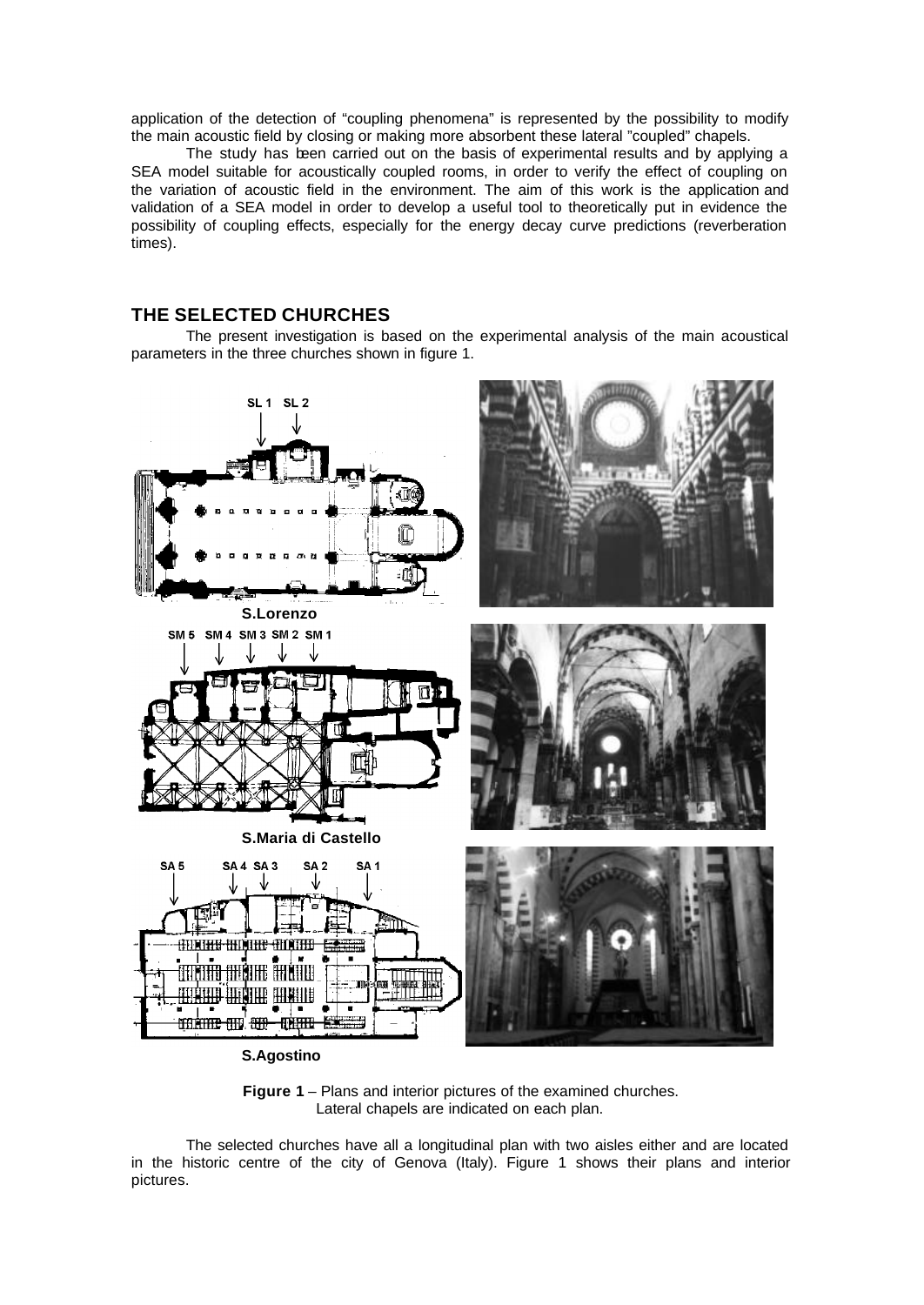S. Lorenzo is the Cathedral of the city of Genova: the first nucleus was built in 1118, in XIII century the building was transformed from Romanesque to Gothic style.

S.M. di Castello was founded before 1130 and even though it was mutated in various centuries till the XX century, the Romanesque style is prevalent.

S. Agostino is of the XI- XII century in Romanesque-Gothic style and recently converted into auditorium.

As indicated in figure 1, the lateral chapels are differently positioned: S.Lorenzo has only two chapels (SL1, SL2). The other two churches, S.Maria di Castello and S. Agostino, are characterised by lateral chapels, distributed all on the left side: in S.Agostino three of them are closed (respectively,  $SM1 \div SM5$ ,  $SA1 \div SA5$ ).

Dimensional parameters of the churches and the considered chapels are shown in Table 1.

| <b>Church</b> | <b>Total Volume</b><br>of the church<br>[m $^3$ ] | Ref.<br>Chapel  | Volume of<br>the chapel<br>$\mathsf{Im}^3$ l | area<br>[m <sup>2</sup> ] | <b>Connecting Total area of</b><br>the church<br>$\text{Im}^2$ | Total area of<br>the chapel<br>$\mathsf{Im}^2$ |
|---------------|---------------------------------------------------|-----------------|----------------------------------------------|---------------------------|----------------------------------------------------------------|------------------------------------------------|
| S:Lorenzo     | 43540                                             | SL <sub>1</sub> | 148.5                                        | 40                        | 23500                                                          | 171.4                                          |
|               |                                                   | SL <sub>2</sub> | 677.76                                       | 56.4                      |                                                                | 675                                            |
| S.M.Castello  | 21100                                             | SM <sub>1</sub> | 563                                          | 61.2                      | 12368                                                          | 413.1                                          |
|               |                                                   | SM <sub>2</sub> | 509.28                                       | 28.6                      |                                                                | 364.5                                          |
|               |                                                   | SM <sub>3</sub> | 401.28                                       | 40.04                     |                                                                | 336.5                                          |
|               |                                                   | SM <sub>4</sub> | 364.8                                        | 36.4                      |                                                                | 335.2                                          |
|               |                                                   | SM <sub>5</sub> | 222                                          | 27.6                      |                                                                | 225.6                                          |
| S.Agostino    | 14500                                             | SA <sub>1</sub> | 193.5                                        | 40                        | 8643                                                           | 203.5                                          |
|               |                                                   | SA <sub>2</sub> | 239.6                                        | 37.44                     |                                                                | 233.6                                          |
|               |                                                   | SA <sub>3</sub> | 258.04                                       | 40.32                     |                                                                | 244.5                                          |
|               |                                                   | SA <sub>4</sub> | 221.18                                       | 34.56                     |                                                                | 222.8                                          |
|               |                                                   | SA <sub>5</sub> | 115.2                                        | 28.8                      |                                                                | 147.2                                          |

**Table 1** - Geometrical characteristics of the considered environments

### **MEASUREMENTS**

The measurement technique has already been described in former works [5, 6, 7].

In order to detect the presence of coupling effects, reverberation times of the whole selected churches (mean values among the various measurements points) have been compared with the ones of the different chapels. For the lateral chapels, the measurement points are positioned in the centre of each one, indicated in Figure 1. The coupled room effect has been assumed for a minimum difference of 0.4-0.5 s between the experimental values measured in the chapels and the ones that characterise the whole environment. The range of frequencies from 63 to 8000 Hz has been investigated.

The coupling effect seems more significant in the field of the low frequencies, up to 500 Hz, and related to the EDT (Early Decay Time) rather than the TR20 (Reverberation Times calculated on the decay of the first 20 dB). This is a confirmation of scientific works on the topic [3,4] which put in evidence that the main coupling effects especially affect the very first instances of the decay curve (50-100 ms), when the first reflections are important.

In the Table 2 the differences between EDT of the main body of the church and the one measured in the chapels are indicated for the frequencies examined.

A first analysis on the relation between the geometrical characteristics of the coupled volumes and the source position was carried out, in order to find eventually relevant influence of parameters such as the volume of the lateral chapel, the surface of its opening, the distance from the source.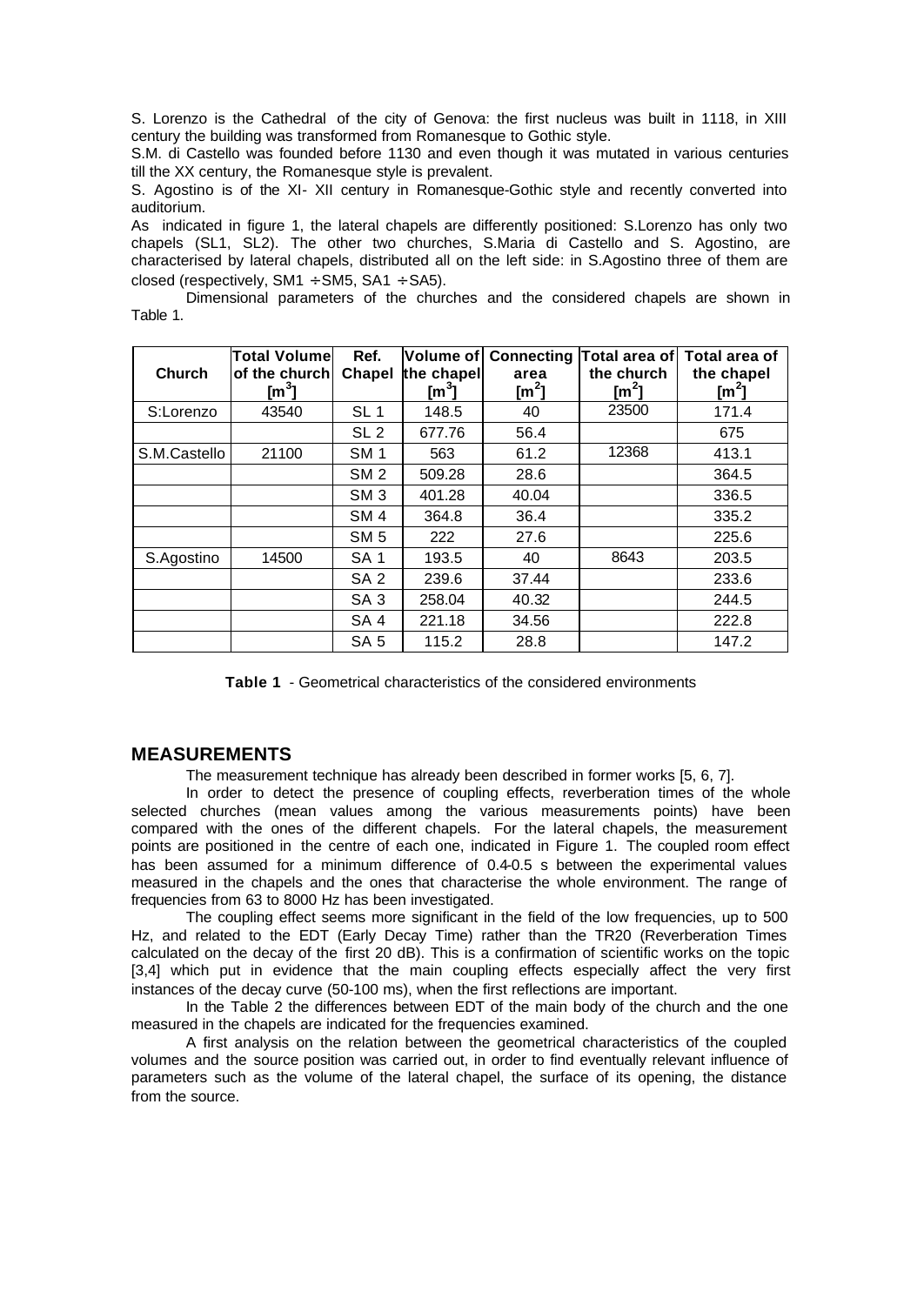| <b>S.Lorenzo</b>    | 63     | 125    | 250    | 500    | 1K     | 2K     | 4K     | 8K     |
|---------------------|--------|--------|--------|--------|--------|--------|--------|--------|
| SL 1                | 3.6    | $-1.6$ | 0.2    | $-0.5$ | $-0.3$ | $-0.2$ | $-0.1$ | 0.0    |
| SL <sub>2</sub>     | 3.0    | $-0.8$ | 0.2    | $-0.7$ | 0.0    | $-0.3$ | 0.0    | 0.1    |
|                     |        |        |        |        |        |        |        |        |
| <b>S.M.Castello</b> | 63     | 125    | 250    | 500    | 1K     | 2K     | 4K     | 8K     |
| SM <sub>1</sub>     | 0.7    | 0.3    | 0.4    | 0.0    | 0.2    | 0.2    | 0.0    | 0.2    |
| SM <sub>2</sub>     | 0.1    | $-1.0$ | $-0.1$ | $-0.1$ | $-0.4$ | $-0.1$ | $-0.2$ | $-0.1$ |
| SM <sub>3</sub>     | $-0.7$ | $-1.0$ | 0.0    | 0.1    | $-0.2$ | $-0.1$ | $-0.1$ | $-0.2$ |
| SM <sub>4</sub>     | $-0.6$ | $-0.4$ | $-0.1$ | $-0.3$ | $-0.1$ | $-0.2$ | $-0.2$ | $-0.1$ |
| <b>SM 5</b>         | $-0.7$ | $-0.6$ | $-0.5$ | $-0.5$ | $-0.1$ | $-0.2$ | $-0.2$ | $-0.2$ |
|                     |        |        |        |        |        |        |        |        |
| S.Agostino          | 63     | 125    | 250    | 500    | 1K     | 2K     | 4K     | 8K     |
| SA <sub>1</sub>     | 0.5    | $-0.3$ | 0.4    | $-0.2$ | 0.1    | 0.0    | 0.1    | 0.0    |
| SA <sub>2</sub>     | $-1.4$ | 0.4    | $-0.2$ | $-0.3$ | $-0.1$ | $-0.3$ | $-0.2$ | $-0.1$ |
| SA <sub>3</sub>     | $-0.6$ | $-0.9$ | $-0.6$ | $-0.4$ | $-0.6$ | $-0.4$ | $-0.2$ | $-0.2$ |
| SA <sub>4</sub>     | $-1.3$ | $-0.6$ | $-0.6$ | -0.3   | $-0.3$ | $-0.1$ | $-0.3$ | 0.0    |
| SA <sub>5</sub>     | 0.0    | $-0.6$ | $-0.1$ | 0.0    | 0.0    | 0.1    | 0.0    | 0.0    |

**Table 2** – EDT: difference between mean and local values as function of frequencies. Differences higher than 0.3 are highlighted.

# **THE SEA MODEL**

The phenomenon of acoustically coupling rooms has been widely investigated by some authors [3, 4], using the Statistical Energy Analysis (SEA) model. The developed mathematical model is based on approximations and numerical integration of corresponding systems of ordinary first order differential equations; it is based on the assumption of a diffusive field.

| S.Lorenzo                 | 63                   | 125   | 250   | 500        | <b>1K</b> |
|---------------------------|----------------------|-------|-------|------------|-----------|
| SL (medium values)        | 0.039                | 0.047 | 0.044 | 0.045      | 0.051     |
| SL <sub>1</sub>           | 0.035                | 0.018 | 0.021 | 0.020      | 0.023     |
| SL <sub>2</sub>           | 0.035                | 0.023 | 0.024 | 0.022      | 0.027     |
|                           |                      |       |       |            |           |
| S.M.Castello              | 63                   | 125   | 250   | 500        | 1K        |
| <b>SM</b> (medium values) | 0.098                | 0.071 | 0.059 | 0.055      | 0.057     |
| <b>SM1</b>                | 0.102                | 0.062 | 0.051 | 0.045      | 0.047     |
| <b>SM 2</b>               | 0.084                | 0.047 | 0.047 | 0.044      | 0.043     |
| SM <sub>3</sub>           | 0.055                | 0.040 | 0.041 | 0.040      | 0.038     |
| <b>SM4</b>                | 0.051                | 0.042 | 0.036 | 0.033      | 0.036     |
| SM <sub>5</sub>           | 0.045                | 0.036 | 0.031 | 0.029      | 0.033     |
|                           |                      |       |       |            |           |
| <b>C</b> Appeting         | <b>C<sub>2</sub></b> | ィクド   | つにへ   | <b>ENN</b> | 1 LZ      |

| <b>S.Agostino</b>         | 63    | 125   | 250   | 500   | 1K    |
|---------------------------|-------|-------|-------|-------|-------|
| <b>SA</b> (medium values) | 0.068 | 0.077 | 0.086 | 0.098 | 0.097 |
| SA <sub>1</sub>           | 0.045 | 0.040 | 0.056 | 0.052 | 0.057 |
| SA <sub>2</sub>           | 0.031 | 0.054 | 0.049 | 0.054 | 0.056 |
| <b>SA3</b>                | 0.037 | 0.038 | 0.046 | 0.054 | 0.050 |
| <b>SA4</b>                | 0.031 | 0.039 | 0.042 | 0.053 | 0.052 |
| SA <sub>5</sub>           | 0.031 | 0.030 | 0.039 | 0.046 | 0.045 |

**Table 3** – The absorption coefficients  $\alpha_{exp}$ , calculated from experimental Reverberation Time by using Sabine formula.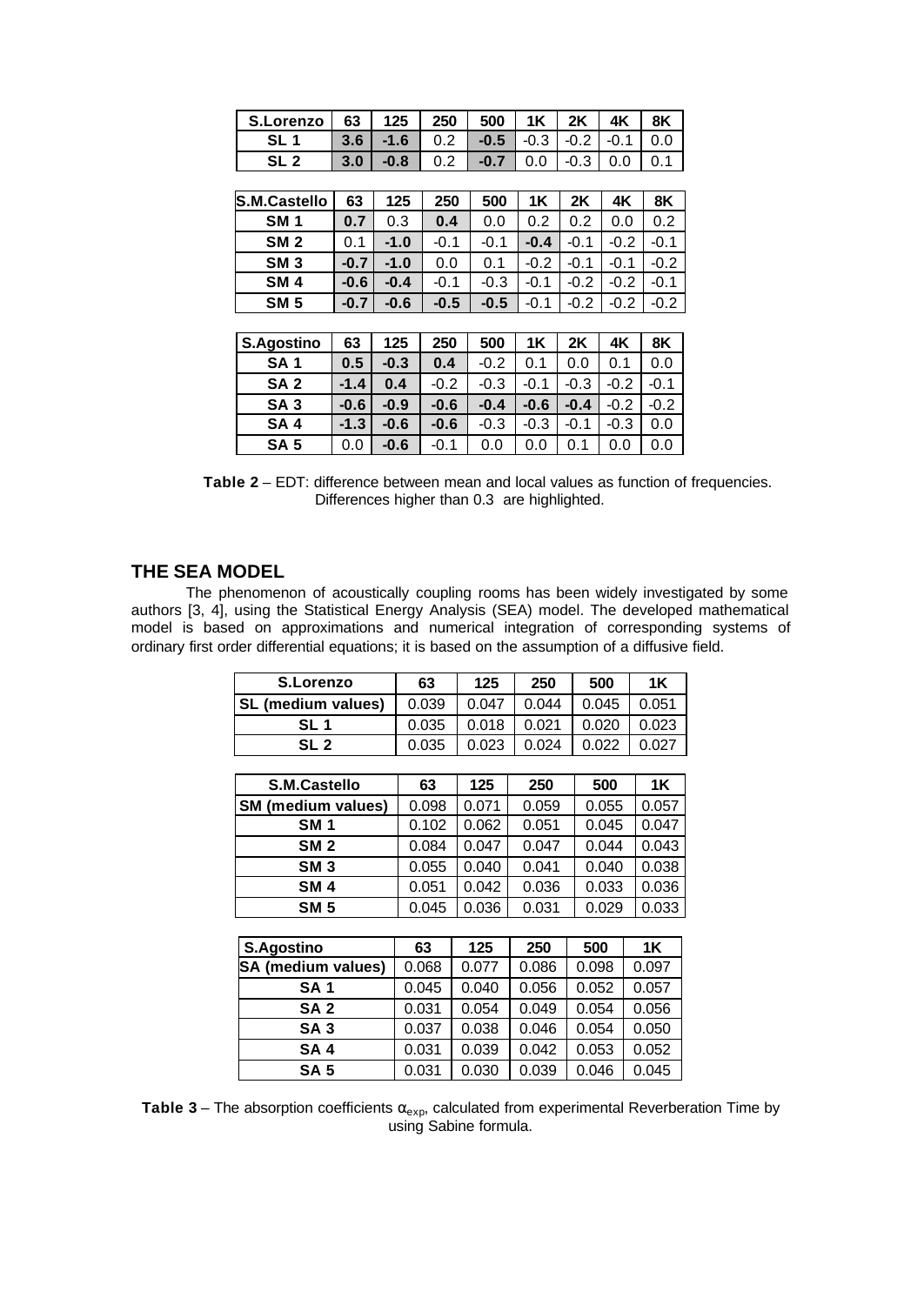The model has been applied to the examined churches, having 12 chapels in total, in order to obtain a first confirmation on the accuracy of the simulation of reverberation times in these particular kind of environments.

The input data needed for this simulation are the following ones: volumes of the two coupled rooms (main body of the church and chapel), connecting surfaces, opening surfaces, transmission coefficients of the connecting and opening surfaces and the absorption coefficients for the considered frequencies. The output is the energy decay curve of both the rooms in each case. In particular, the connecting surface is the area which connects the two rooms and the opening surface is usually an arch; the absorption coefficients  $\alpha_{exp}$  have been obtained by the application of the Sabine formula, on the hypotheses of a diffusive sound field, by means of the measured values of reverberation times. Table 3 shows the calculated input data.

#### **COMPARISON BETWEEN MEASURED AND COMPUTED DATA**

In order to validate the reliability of the model, the simulation and the experimental results are compared. The results are shown in Table 4 and a good agreement between simulated and measured data can be observed; in some cases, results of the chapels more distant from the source are less reliable.

|                      |                         |            |                  | <b>Frequency [Hz]</b> |                  |                  |                  |
|----------------------|-------------------------|------------|------------------|-----------------------|------------------|------------------|------------------|
|                      |                         | EDT[s]     | 63               | $\overline{125}$      | 250              | 500              | $\overline{1K}$  |
| <b>S.LORENZO</b>     | SL1                     | exp        | 4.0              | 7.9                   | 6.6              | 7.1              | 6.1              |
|                      |                         | <b>SEA</b> | 8.1              | 7.2                   | 7.5              | 8.3              | 6.2              |
|                      | SL <sub>2</sub>         | exp        | 4.6              | $\overline{7.1}$      | 6.6              | 7.3              | $\overline{5.9}$ |
|                      |                         | <b>SEA</b> | 8.0              | 7.2                   | 6.8              | 7.4              | 6.1              |
|                      | SL (medium values)      | exp        | 7.6              | 6.3                   | 6.8              | 6.6              | 5.8              |
|                      |                         | <b>SEA</b> | 7.5              | 6.1                   | 6.6              | 6.4              | 6.2              |
| S. MARIA di CASTELLO | SM <sub>1</sub>         | exp        | 2.1              | $\overline{3.5}$      | 4.2              | 4.9              | 4.6              |
|                      |                         | <b>SEA</b> | 2.7              | 3.5                   | 4.4              | 4.9              | 4.5              |
|                      | $\overline{\text{SM2}}$ | exp        | 2.7              | 4.8                   | 4.8              | 5.0              | 5.2              |
|                      |                         | <b>SEA</b> | 3.3              | 4.1                   | $\overline{5}$   | 5.1              | 5.1              |
|                      | $\overline{\text{SM3}}$ | exp        | 3.4              | 4.8                   | 4.6              | 4.8              | $\overline{5.0}$ |
|                      |                         | <b>SEA</b> | 3.5              | 4.3                   | 4.7              | 4.7              | 5.1              |
|                      | SM4                     | exp        | 3.4              | 4.2                   | 4.8              | 5.2              | 4.9              |
|                      |                         | <b>SEA</b> | 3.5              | 4.4                   | 4.8              | 5                | 4.7              |
|                      | $\overline{\text{SM5}}$ | exp        | 3.5              | 4.4                   | $\overline{5.1}$ | $\overline{5.4}$ | 4.8              |
|                      |                         | <b>SEA</b> | 2.8              | 4.3                   | $\overline{5}$   | 4.8              | 4.8              |
|                      | SM (medium values)      | exp        | 2.8              | 3.8                   | 4.6              | 4.9              | 4.8              |
|                      |                         | <b>SEA</b> | 2.8              | 3.6                   | 4.2              | 4.8              | 4.6              |
| <b>S. AGOSTINO</b>   | SA <sub>1</sub>         | exp        | 3.4              | $\overline{3.8}$      | 2.7              | 2.9              | 2.7              |
|                      |                         | <b>SEA</b> | 4.5              | 3.1                   | 3.4              | 3.4              | 2.4              |
|                      | SA <sub>2</sub>         | exp        | 5.3              | 3.0                   | $\overline{3.3}$ | 3.0              | $\overline{2.9}$ |
|                      |                         | <b>SEA</b> | 5.5              | $\overline{3.4}$      | 3.2              | 3.1              | $\overline{3}$   |
|                      | SA3                     | exp        | 4.6              | $\overline{4.4}$      | 3.7              | 3.1              | 3.4              |
|                      |                         | <b>SEA</b> | 5.2              | 4.1                   | 3.5              | 3.1              | $\overline{3}$   |
|                      | SA4                     | exp        | $\overline{5.2}$ | $\overline{4.1}$      | 3.7              | 3.0              | 3.1              |
|                      |                         | <b>SEA</b> | 5.4              | 4.2                   | $\overline{4}$   | 3.2              | $\overline{3}$   |
|                      | SA <sub>5</sub>         | exp        | 4.0              | 4.1                   | $\overline{3.2}$ | 2.7              | $\overline{2.8}$ |
|                      |                         | <b>SEA</b> | 4.9              | 4.1                   | 3.3              | 3                | 3                |
|                      | SA (medium values)      | exp        | 3.9              | 3.5                   | 3.1              | 2.7              | 2.8              |
|                      |                         | <b>SEA</b> | $\overline{3.9}$ | 3.5                   | $\overline{3}$   | $\overline{2.6}$ | 2.8              |

**Table 4** – SEA model applied for the prediction of the Reverberation Time: obtained values in comparison with the measured ones